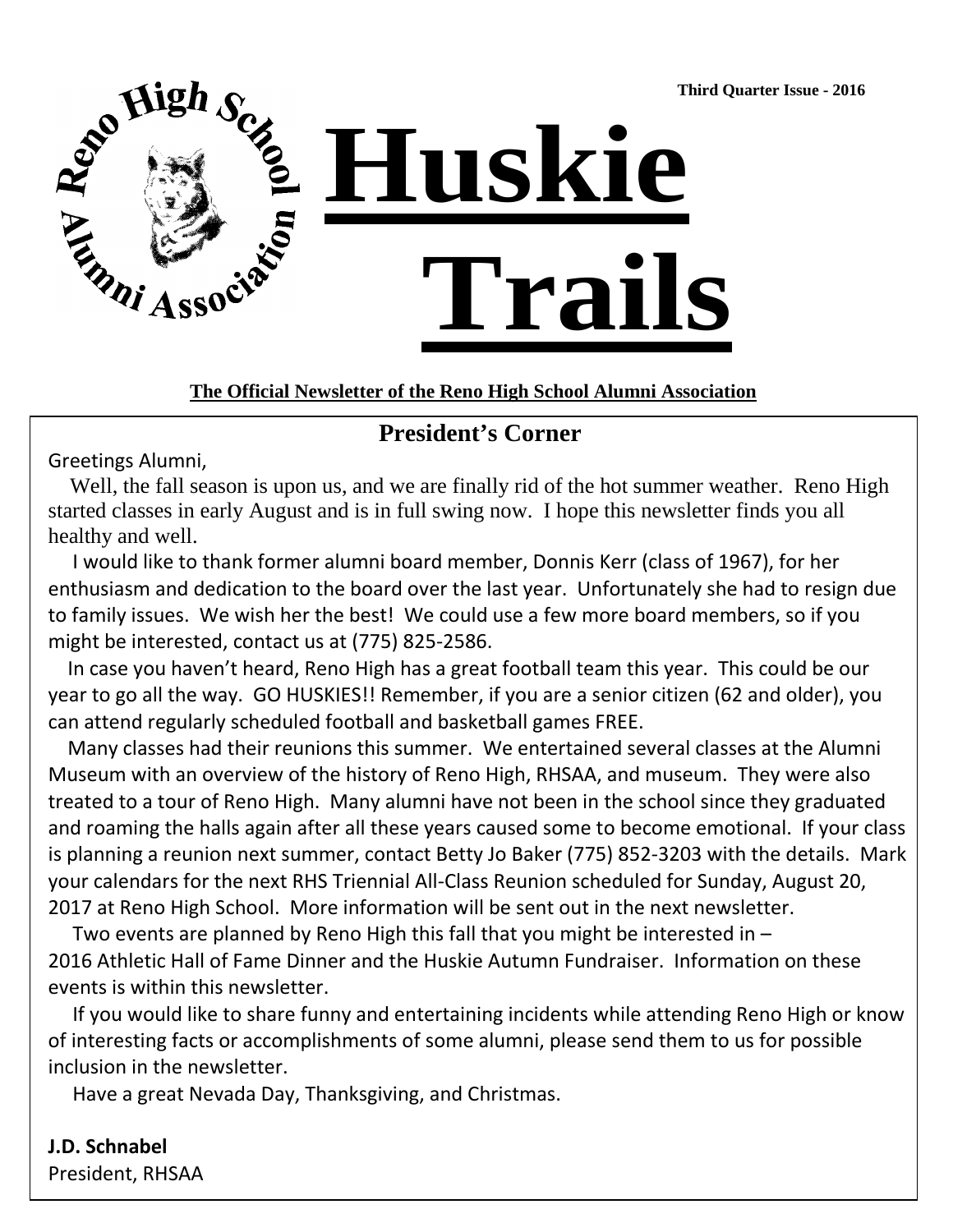# **AROUND THE RHS CAMPUS**

- 1. Siblings **Josh and Abbi Fleiner** competed in the Nature Valley First Tee Open at Pebble Beach, an official PGA Tour Champions. Josh is a senior and Abbi is a sophomore. She was on the All-Region golf team last year.
- 2. Reno High's Foster Field was selected by the RGJ as one of the top 10 most historic local athletic facilities. The field is named after coach Herb Foster who won nine state football titles for Reno and added six in basketball and three in track for a total of 18. Unfortunately, Foster never got to see the field, dying of a heart attack on Christmas morning in 1948 at age 50, two years before the field was dedicated.
- 3. Senior Andrew Berreyesa took third place in Greco-Roman wrestling at the Fargo Nationals.

## **SCHOOL MASCOTS**

Let's see how up you are on local high school mascots. Match the mascots with their schools. Answers are on the bottom of the Hall of Fame page.

- 1. McQueen A. Railroaders
- 2. Galena **B. Cougars**
- 3. North Valleys C. Hawks
- 4. Damonte Ranch\_\_\_ D. Raiders
- 
- 
- 7. Spanish Springs **by G. Senators**
- 
- 8. Reed \_\_\_ H. Mustangs<br>
9. Carson City \_\_\_ H. Lancers 9. Carson City
- 10. Incline Village \_\_\_ J. Panthers
- 11. Manogue **K.** Grizzlies
- 
- 
- 
- 
- 
- 12. Reno (better not miss this) J. Miners

## **A LOOK AT INGA THOMPSON**

Inga Thompson, Class of 1982, was an elite distance runner during her days at Reno High. She switched to cycling shortly after graduation and reached three straight Olympics. In the woman's individual road race, Thompson finished  $21^{st}$  in 1984, 8th in 1988 (her best finish), and  $26^{th}$  in 1992. She won four national titles and earned a silver in three world championships (one individual and two team metals)

# **CAR KEYS** (Another Joke)

They weren't in my purse. Suddenly I remember I must have left them in the car. Frantically, I headed to the parking lot, but the parking lot was empty. Someone must have stolen it so I immediately called the police. I then called my husband knowing he would be mad at me for doing such a stupid thing. "I left my keys in the car and it's been stolen," I said. He replied, "Are you kidding me? I dropped you off." "Well, pick me up then." He retorted, "I will, as soon as I convince this cop that I didn't steal your car."

- -
- 
- 5. Sparks \_\_\_ E. Highlanders
- 6. Hug F. Huskies
	-
	-
	-
	-
	-
	-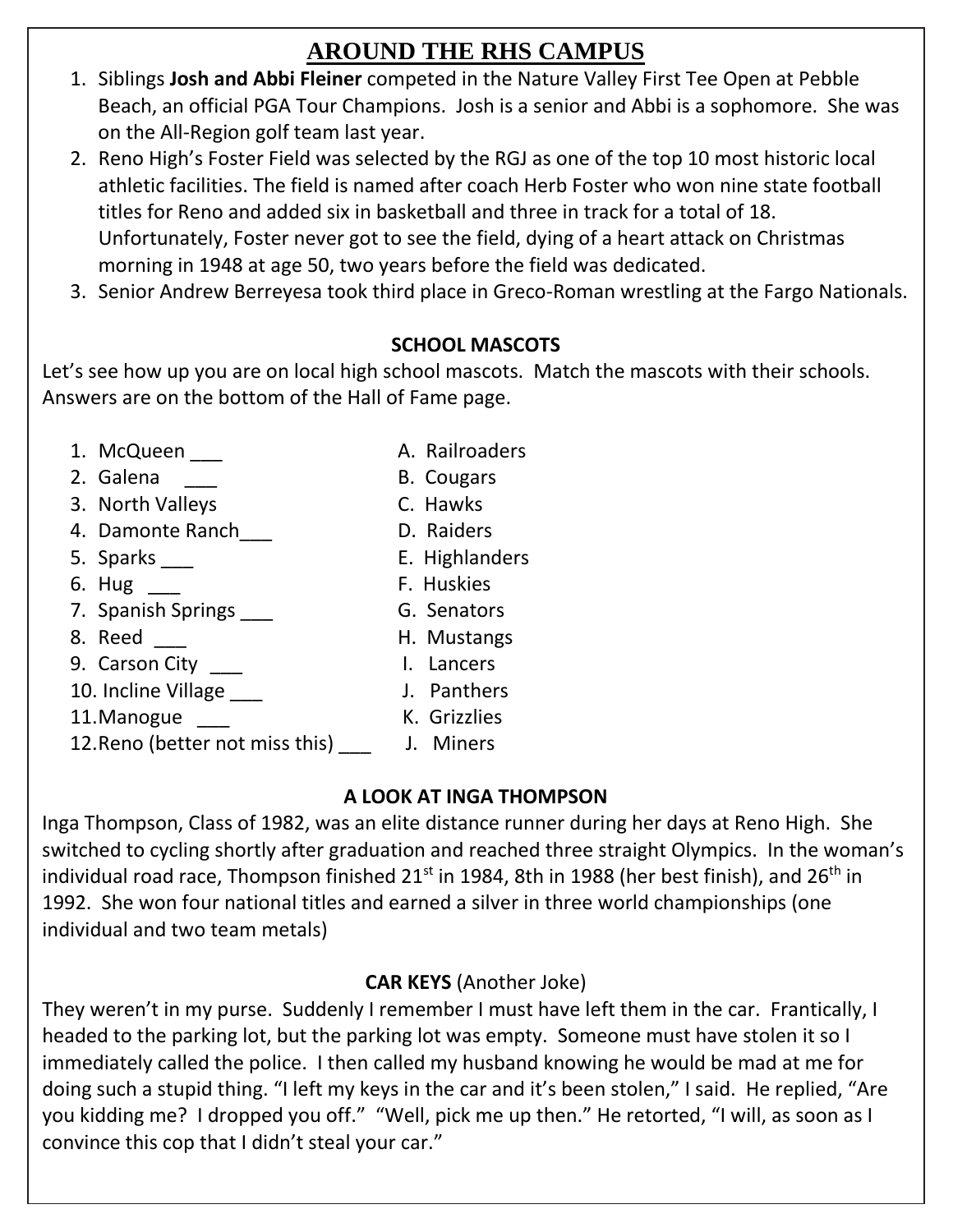

*Dear Reno High Alum,*

 *Reno High School is embarking on an ambitious fund-raising project for 2016-2017. For the past three years we have used our March Madness Fundraising Gala to raise monies for such school improvement projects as bathroom remodeling, hydration stations, and College and Career Center renovations. Within the next two years we hope to take on the long–overdue challenge of completely renovating and modernizing our boys' and girls' locker rooms. These facilities are still essentially in the original state as when the building opened in 1951, minus sixty-plus years of wear and tear. The locker rooms have many non-functional showers and toilets, as well as outdated lockers and non-existent ventilation.*

*For the past three years we have held our March Madness gala in the spring, however, beginning this year, we have revamped and moved our traditional school improvement fundraising event to the fall. This year our new event, Huskie Harvest, will be held on Saturday, November 5th at the Atlantis.* 

# HUSKIE HARVEST SATURDAY, NOVEMBER 5TH

# ATLANTIS HOTEL CASINO

*Doors Open at 5:30pm Tickets are available from Tina Rooker at RHS \$75 Individuals or \$700 Table of 10 [www.huskieharvest.com](http://www.huskieharvest.com/) Like us on Facebook at HuskieHarvest*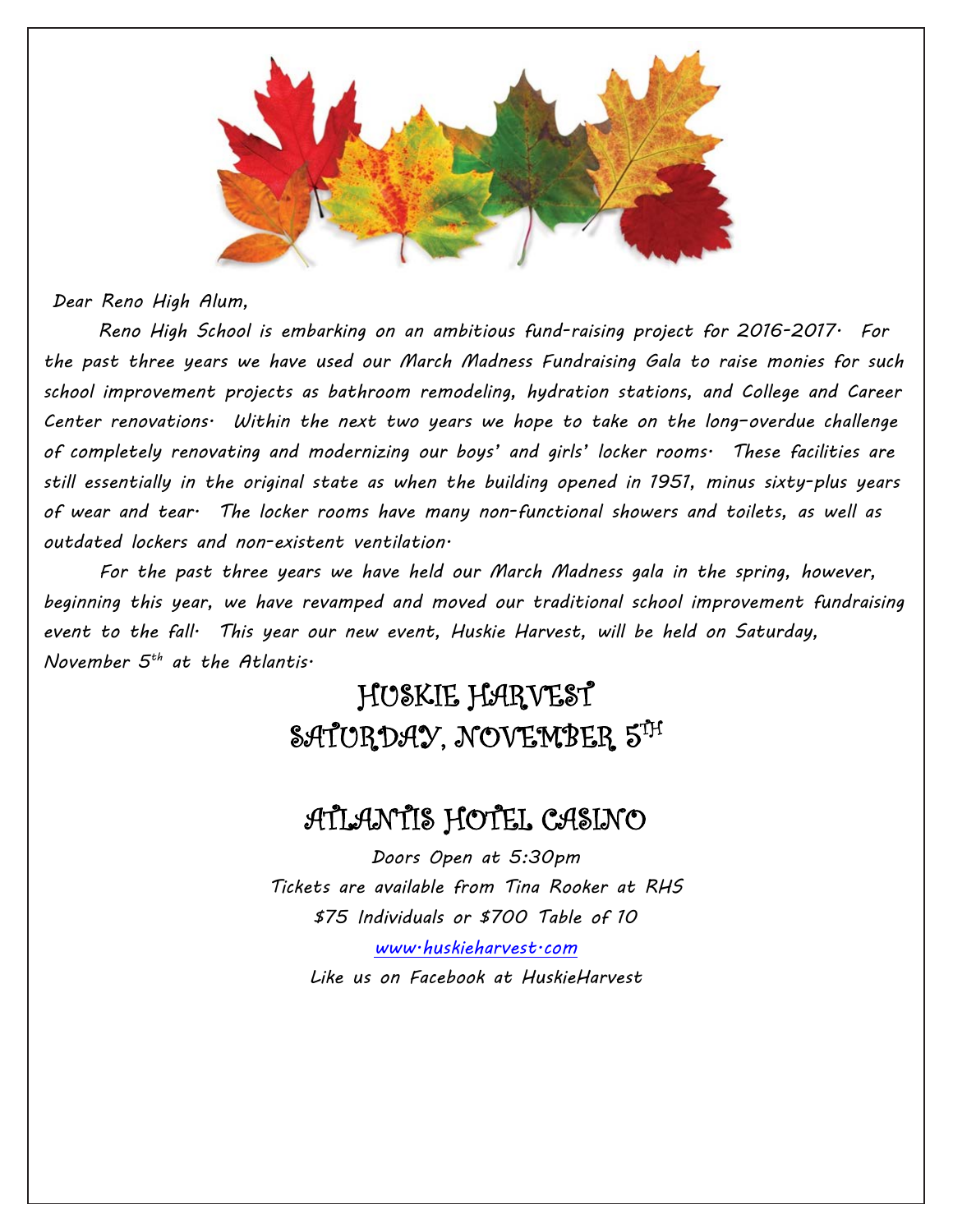#### **ALUMNI NEWS**

- 1. **Jim Puzey**, Class of 1881, was recently inducted into the Nevada Wolf Pack Hall of Fame for baseball (1982-1985). Jim is also a member of the RHS Athletic Hall of Fame for basketball and baseball.
- 2. **Wes Zack**, Class of 2013, has rung up seven wins this year on the Arizona Golf Channel National Amateur golf tournament in Florida. Zack plans to turn pro. He played on the Reno High golf team for one year as well as football and track.
- 3. Four RHS alumni have joined the staff at Reno High: **Ashleigh Rahming**, Class of 2008, teaches science; **Amie Newberry**, Class of 1991, teaches English**; Courtney Hansen**, class of 2011, teaches English; and **Janet Ruyak** is the school nurse.
- 4. On Oprah Winfrey's show on OWN TV entitled, "Where Are They Now," she recently featured **Dawn Wells**, class of 1956, who played Mary Ann on the TV show, "Gilligan's Island" for three seasons. Dawn discussed what it was like to be on the show and what she has been doing since. You can watch the interview by going to On Demand then to Primetime Free then to OWN and then to Where Are They Now. (Charter customers).
- 5. **Ann Warren Smith**, class of 1956, recently became an RHSAA life member. She shared that she was the first female to receive a Ph.D. from UNR and is a university history  $\mathsf{pro}$ ressor. $\mathsf{pro}$ ressor. professor.
- 6. Crystal Edwards, class of 2000, RHS English teacher and Leadership Advisor is now the new 1951 - 65 Years 10 September – 851-3203 September 10 September 10 September 10 September 10 September 10 September 10
- 7. Garrett Hampson, class of 2013, was named to the Northwest League All-Star Team. He .<br>was drafted in the third round by the Colorado Rockies in this year's MLB draft. played short stop for the Boise Hawks, a Class A affiliate of the Colorado Rockies. Garrett

### **ANNUAL RHSAA MEETING**

 All RHS alumni are invited to attend the annual business meeting on December 7, 2016 at 5 p.m. in the museum. Reports will be given on the current status of the association, museum, reunions, membership, and finance. Nominations for new Board members will be taken. The RHSAA President will give his annual activities report.

### **RENO HIGH PRO-FOOTBALL PLAYERS**

The following Reno High football players went on the play professional football:

| <b>Name</b>          | Reno Class | Team          | Year Played |  |
|----------------------|------------|---------------|-------------|--|
| <b>Josh Barrett</b>  | 2008       | Denver        | 2008        |  |
| Dirk Borgogonine     | 1986       | Green Bay     | 1995        |  |
| <b>Massimo Manca</b> | 1982       | Cincinnati    | 1987        |  |
| Ed Pine              | 1962       | San Francisco | 1962        |  |
| Don Manoukian        | 1953       | Oakland       | 1960        |  |
| Don Talcott          | 1941       | Philadelphia  | 1947        |  |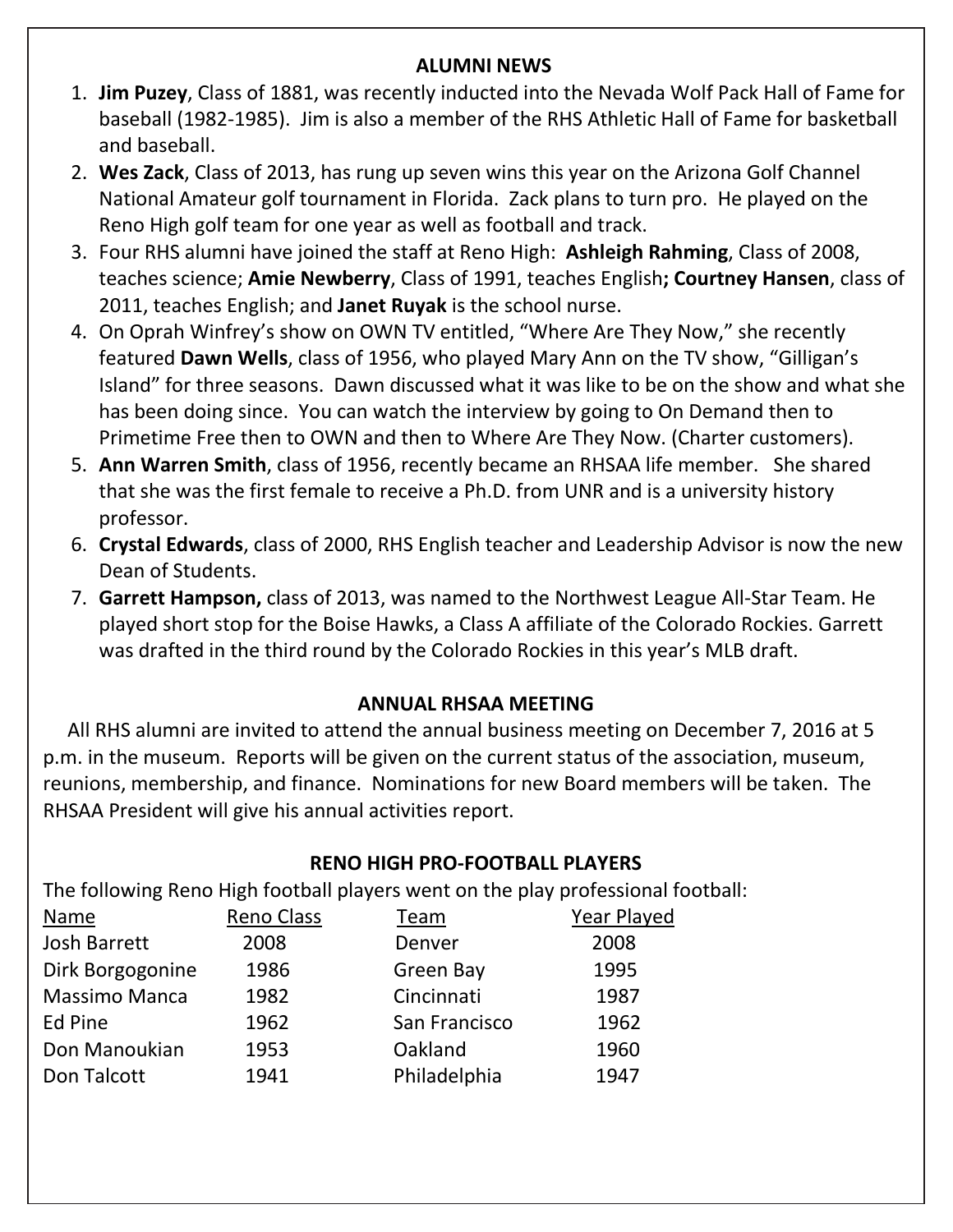### **RHS ATHLETIC HALL OF FAME 2016**

| The following are this year's Hall of Fame inductees: |                   |                                |
|-------------------------------------------------------|-------------------|--------------------------------|
| <b>NAME</b>                                           | <b>CLASS YEAR</b> | <b>SPORT</b>                   |
| John Frankovich                                       | 1964              | Football, Basketball, Baseball |
| Mike Sala                                             | 1964              | Football, Basketball, Baseball |
| <b>Bob Maher (Deceased)</b>                           | 1965              | Football                       |
| Brett "Bubba" Melcher                                 | 1978              | Football, Basketball           |
| Len Savage                                            | 1978              | Basketball, Baseball           |
| Stephanie Lujan-Hix                                   | 1983              | <b>Diving</b>                  |
| Jill Davenport-Drake                                  | 1994              | Tennis, Skiing                 |
| Leah Pomeranz-Bernthal                                | 1994              | Tennis, Skiing                 |

The induction ceremony will be held October 15 at Boomtown Hotel and Casino starting at 5:30 p.m. Tickets may be purchased at Reno High School From Tina Rooker (775-333-5050 ext 5) for \$50 and tables of eight for \$400. Tickets may also be purchased at the door for \$60.

 The Reno High School Athletic Hall of Fame committee members are Jim Pace, Daryl Pelizzari, Scott Jordan, and Jeff Tomac.

### **ANSWERS TO SCHOOL MASCOT QUIZ**

1. I, 2. K, 3. J, 4. H, 5. A, 6. C, 7. B, 8. D, 9. G, 10. E, 11. J, and 12. F

### **SOME HUMOROUS THOUGHTS**

- 1. You still have something on the ball but you're just too tired to bounce it.
- 2. People see a cat's litter box, they always say, "Oh, have you got a cat?" Just once I want to say, "No, it's for company."
- think you should write, "An ambulance." 3. Employment application blanks always ask who is to be called in case of an emergency. I
- 4. The easiest way to find something lost around the house is to buy a replacement.
- 5. Did you ever notice that the Roman Numerals for forty (40) is XL?
- 6. Did you ever notice when you put the two words *The* and *IRS* together it spells *Theirs*?
- 7. Aging: Eventually you reach a point when you stop lying about your age and start bragging about it.
- 8. You know you're getting old when everything either dries up or leaks.
- 9. Ah! Being young is beautiful but being old is comfortable.
- 10. Some people try to turn back their internal odometers. Not me. I want people to know why I look this way. I've traveled a long way and some of the roads weren't paved.
- 11. I remember what it was like before the good old days.
- 12. Marriage is a relationship in which one person is always right, and the other is a husband.
- 13. He is so old, he knew the First of the Mohicans.
- 14. He is so old (how old?), he was around before the Dead Sea got sick.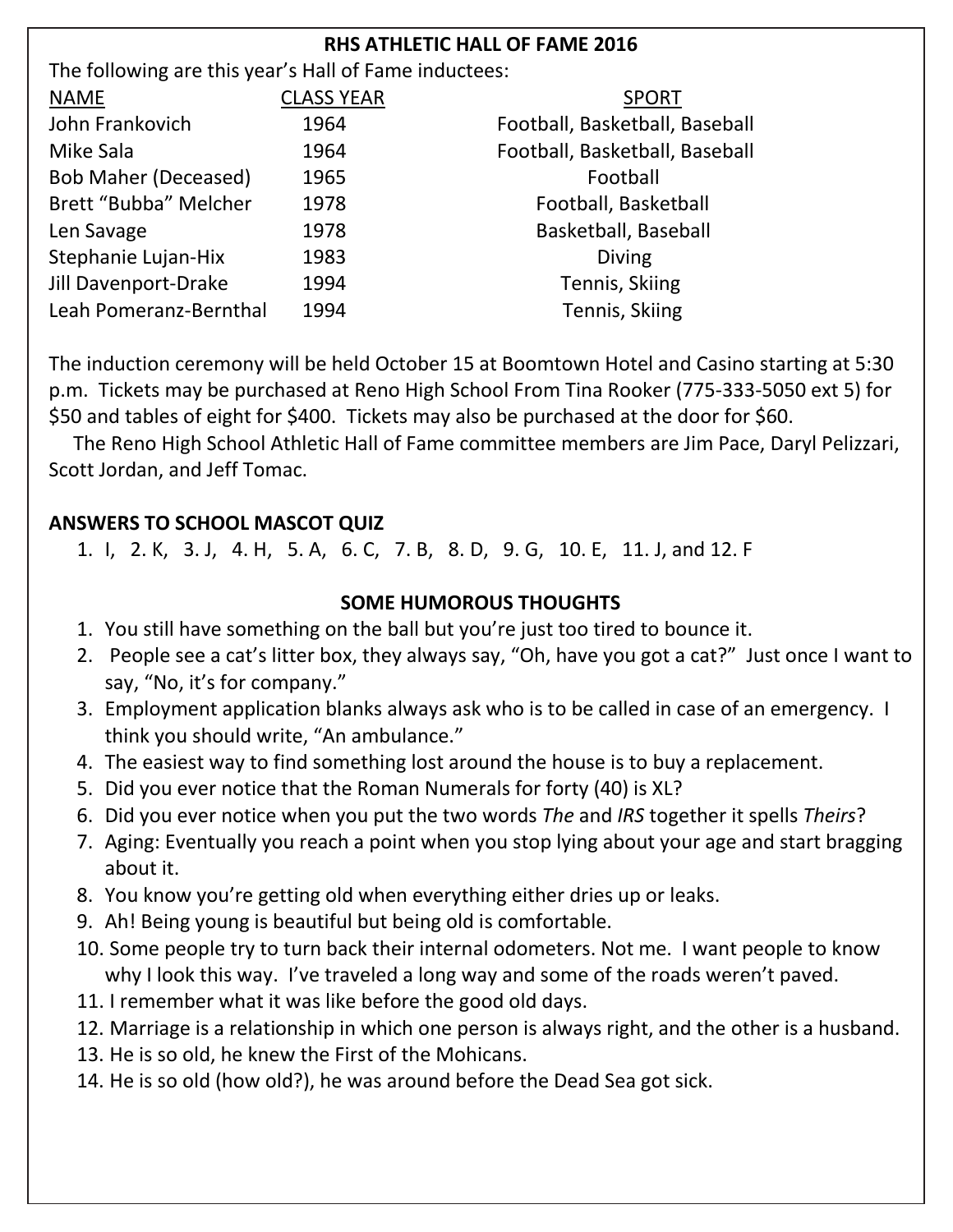#### **HINTS TO TEACHERS**

From the Educational Section of the January 1, 1899 issue of the RHS Comet, the first school newspaper. The following are recommendations to teachers which might give insight as to what it was like to be a student back then.

- 1. Don't be afraid of fresh air and sunshine.
- 2. Frequently change the position of the pupils especially of those in primary grades.
- 3. Give daily drills in breathing exercises and mathematical combinations.
- 4. Give weekly review in fundamentals.
- 5. Discover whether or not pupils are defective in sight or hearing.
- 6. Do not detain children at recess or noon the period of recreation belongs to them.
- 7. Do not punish by blows on the head or ears.
- 8. Be careful, kind, and patient in dealing with dull or nervous pupils. Either haste or harshness may harm such pupils.
- 9. While a pupil is reading or reciting, allow no interruptions by snapping of fingers or raising of hands on the part of other pupils. Corrections may come after the pupil is through reciting.
- 10.Teach pupils to looks for beauties as well as defects in the work of their fellows.

 *It must be remembered that Reno High was called Central School at that time and contained all grade levels in one building – Reno High School on the 2nd floor and elementary grades on the first floor. The above advice was approved by Principal Orvis Ring and applies to all teachers*.

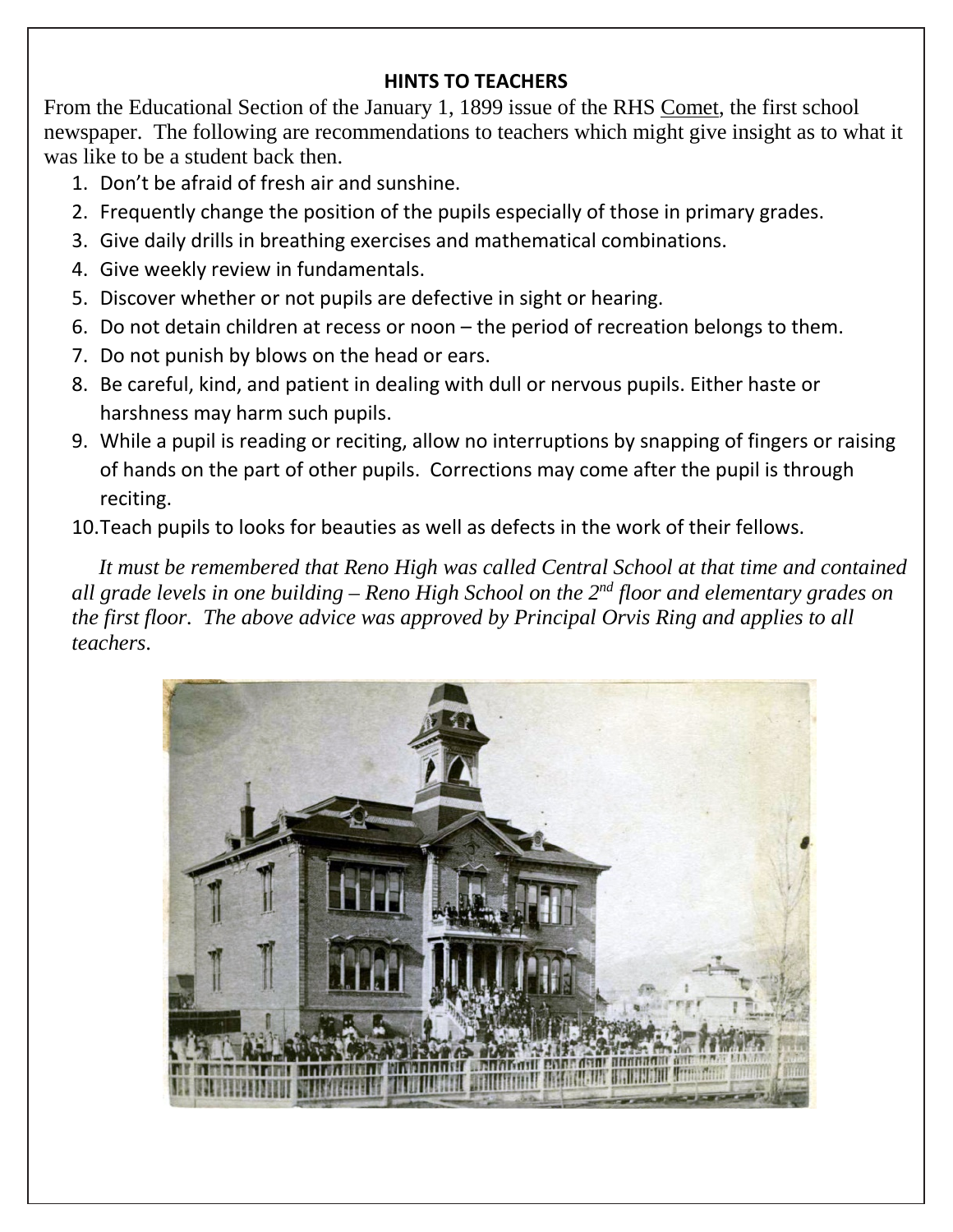

 Many Reno High alumni classes had their reunions at various places around Reno this summer to talk about the wonderful times at Reno High. It was a great time to renew acquaintances, share stories, and tell everyone they haven't changed since high school…. except for the gray hair and walker. The classes of 1956 (60 years), 1976 (40 years), and 1966 (50 years) chose to hold part of their reunion at the Reno High Alumni Center located on campus and receive a tour of the school by Vice President Scott Jordan and Secretary Brien Karlin. Here RHSAA President J.D. Schnabel (standing on the left front) is giving a briefing to the class of 1956 on the history of Reno High, the RHS Alumni Association, and our one of a kind high school museum. Most did not know about our Association or museum, and, as a result, many alumni joined the Association and three became life members. Best wishes to all the classes who had reunions.

We invite you to drop by the museum to see us sometime. We are open to the public on Fridays from 2 p.m. to 5 p.m. and Saturdays from 10 a.m. to 2 p.m. except for holiday weekends.

### **C-NILE VIRUS (Joke)**

I thought you would want to know about this e-mail virus. It appears to affect those who were born prior to 1955. C-Nile is pronounced senile, and some of the symptoms are:

- 1. Causes you to send the same e-mail twice.
- 2. Causes you to send a blank e-mail!
- 3. Causes you to send e-mail to the wrong person.
- 4. Causes you to send it back to the person who sent it to you.
- 5. Causes you to forget to attach the attachment.
- 6. Causes you to hit "SEND" before you've finished.
- 7. Causes you to hit "DELETE" instead of "SEND."
- 8. Causes you to hit "SEND" when you should "DELETE."

On second thought, I think this happens to people of all ages.